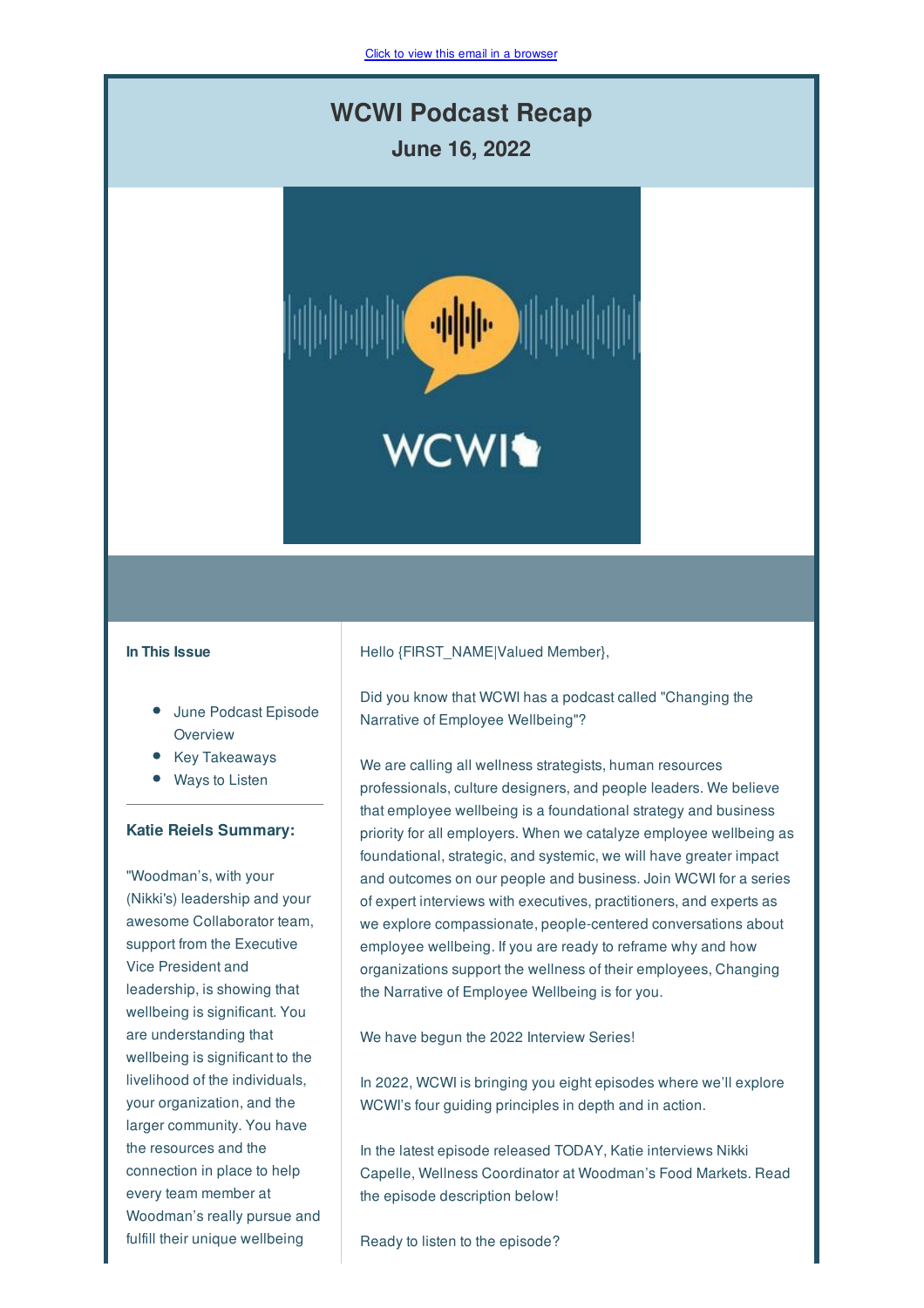needs and interests. That's really what you're supporting, it's not 'one-size-fits-all.' It's strategic because it has influence across the organization, for example, with what you're doing with the collaboration team to be able to understand what's happening with the structures, work flows, and policies that are in place."



**Episode Quote: Nikki Capelle**

"I've always been so proud that our company has a wellbeing program that is offered to every single employee - whether your parttime, on the insurance plan or not, twenty-five years old, sixteen years old, fifty-eight. We want to make sure that they understand the us together are important, that team members are our biggest asset, and we want them to have those thoughts that we care about their health and wellbeing. It's not about whether you have Woodman's insurance plan or health benefits. We don't tie it to that in any way." --Nikki Capelle, Wellness

Coordinator and June Podcast Guest.



The WCWI Podcast is now available to follow on Google Podcasts. Amazon Podcasts, Spotify, and Apple! Simply search for: Changing the Narrative of Employee Wellbeing.

# **Exemplifying a Strong Belief in Valuing Your People with Nikki Capelle of Woodman's Food Markets**

In this episode, Katie Reiels, Director of Learning Strategy at WCWI interviews Nikki Capelle, Wellness Coordinator at Woodman's Food Markets. Nikki has been part of the

employee-owned Woodman's Food Markets for 24 years and worked in many different areas. Her various positions and extensive time spent at Woodman's positions her to best understand the needs and experiences of those who work at Woodman's. Since 2015, in her role as the Wellness Coordinator, Nikki works directly with senior leaders and the wellness champion network to plan and



implement strategies to improve and maintain the overall wellbeing of Woodman's team members, their families, and customers. Nikki sets the tone for wellbeing at Woodman's by believing in the significance of wellbeing as simply the right thing to do. And she embraces wellbeing as just who they are at Woodman's. This interview digs in to the tangible wellbeing work and impact such as their Be Well Cares initiative, their WOW Fundamentals, and their team of collaborators and wellness champions that sustain wellbeing across their diverse and unique retail locations. Nikki is a passionate and curious wellness professional that hopes to inspire others to live their best lives. She loves to learn and share, teach and guide, connect and laugh. Nikki was a participant of WCWI's first TECH Training program back in 2019! She exemplifies the strengths, skills, and growth mindset of leading from right where you are, calling on your bravery, and encouraging us all to focus wellbeing around understanding the needs and valuing your people. Listen in to this inspiring and actionable conversation with Nikki.

"We feel that eventually everyone's going to need something, and we hope that we'll have what they need to support them during that time." --Nikki Capelle

### **Connect with Nikki:**

LinkedIn: https://www.linkedin.com/in/nikki-capelle-893754179/

# **Connect with WCWI:**

https://www.wellnesscouncilwi.org LinkedIn: https://www.linkedin.com/company/wellness-council-of